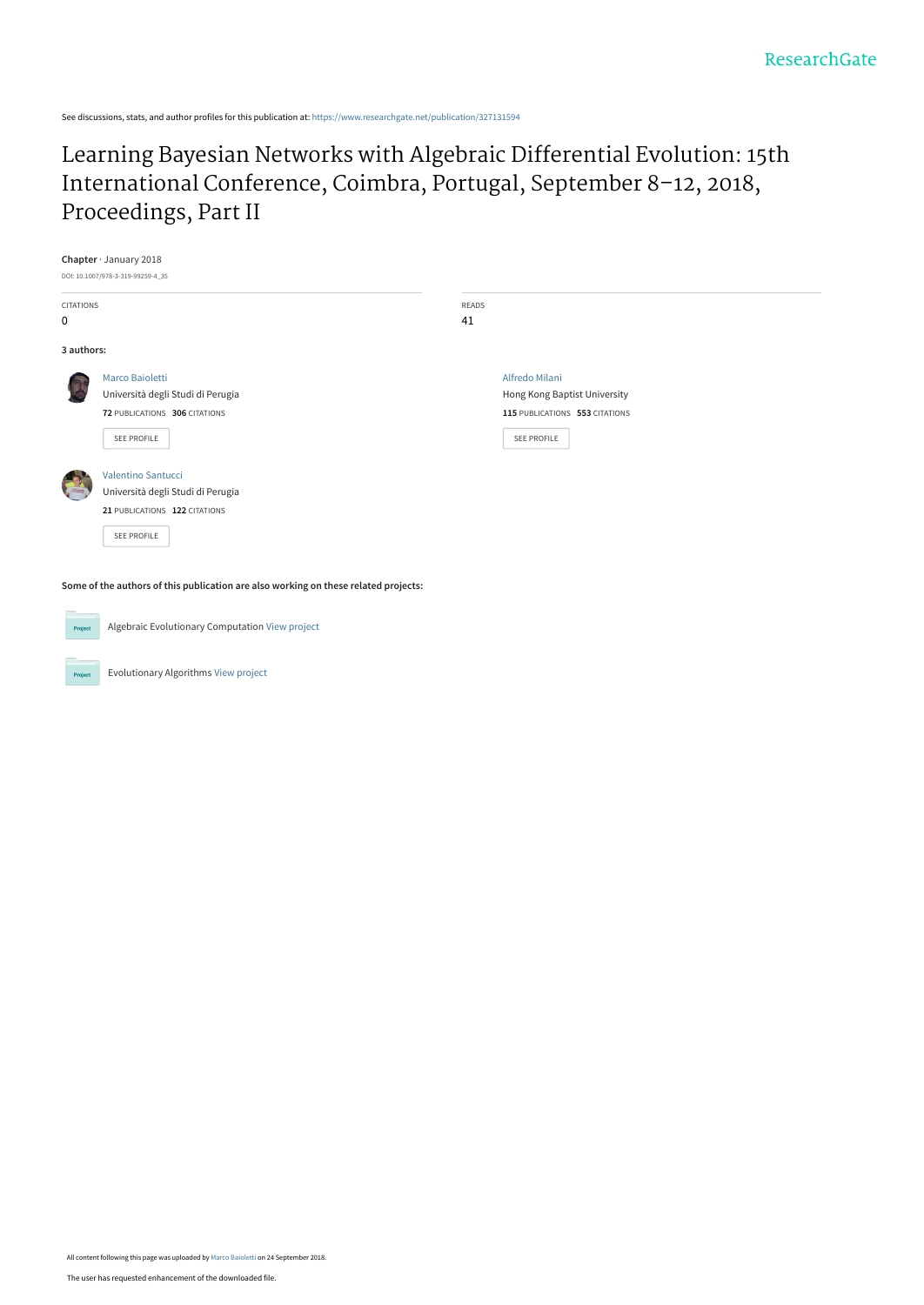# Learning Bayesian Networks with Algebraic Differential Evolution

Marco Baioletti<sup>1</sup>, Alfredo Milani<sup>1,3</sup>, Valentino Santucci<sup>2</sup>

<sup>1</sup> Dept. of Mathematics and Computer Science, University of Perugia, Italy <sup>2</sup> Dept. of Social and Human Sciences, University for Foreigners of Perugia, Italy <sup>3</sup> Dept. of Computer Science, Hong Kong Baptist University, Hong Kong SAR China {marco.baioletti,alfredo.milani}@unipg.it valentino.santucci@unistrapg.it

Abstract. In this paper we introduce DEBN, a novel evolutionary algorithm for learning the structure of a Bayesian Network. DEBN is an instantiation of the Algebraic Differential Evolution which is designed and applied to a particular (product) group whose elements encode all the Bayesian Networks of a given set of random variables. DEBN has been experimentally investigated on a set of standard benchmarks and its effectiveness is compared with BFO-B, a recent and effective bacterial foraging algorithm for Bayesian Network learning. The experimental results show that DEBN largely outperforms BFO-B, thus validating our algebraic approach as a viable solution for learning Bayesian Networks.

Keywords: Bayesian Networks Learning, Algebraic Differential Evolution

# 1 Introduction and Related Work

A Bayesian Network (BN) [14] is used to represent in a compact and effective way a probability distribution of a set of discrete random variables  $X_1, \ldots, X_n$ . A BN is composed by two different parts. The qualitative component is a directed acyclic graph (DAG) G in which the nodes are the variables  $X_i$  and the edges denote influences among variables. Given a variable  $X_i$ ,  $pa(X_i)$  is the set of parents of  $X_i$  and it contains all the variables  $X_j$  connected with an incoming edge to  $X_i$ . For each variable  $X_i$ , the quantitative component contains a conditional probability distribution of  $X_i$  with respect to  $pa(X_i)$ , i.e., the conditional probability  $p(X_i = x_i | pa(X_i) = c_j)$  for each value  $x_i$  of  $X_i$  and for each combination  $c_i$  of values for the variables in  $pa(X_i)$ .

The problem of learning BNs from empirical data has been extensively studied during last years [14]. In particular, the problem of learning the structure (qualitative part) of the network is well investigated, being the problem of learning the quantitative part much simpler, once the structure is given.

There are three main methodologies to learn the structure of a Bayesian Network. The first approach is to find conditional independence relations through statistical tests and to use them to infer the structure (for instance the presence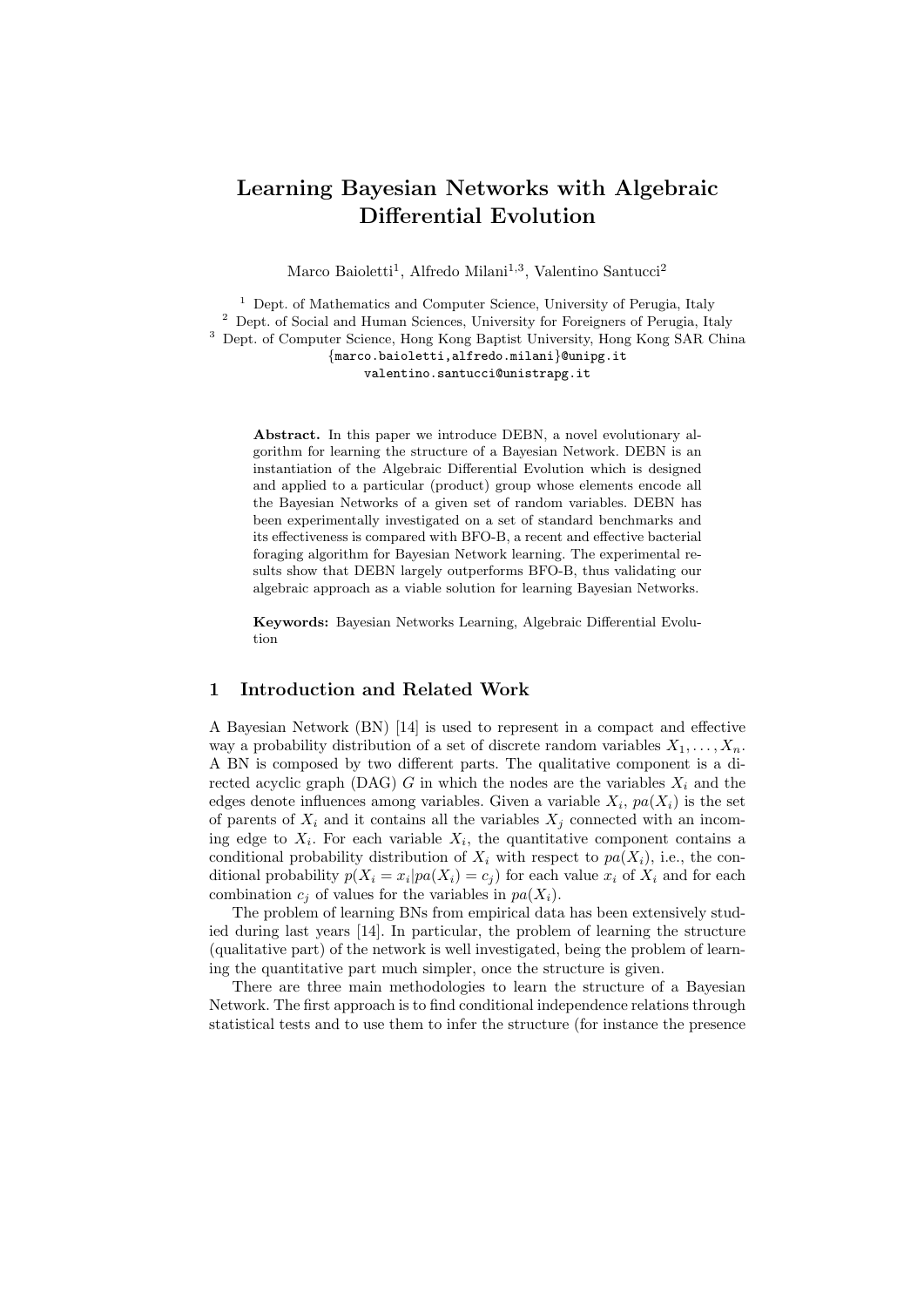of arcs), as done in [24]. Another possibility is the constraint-based approach, for instance dynamic programming [14]. Finally, a third approach is to perform a search process into a suitable space in order to find the optimal structure according to a given score metric.

Many score functions have been proposed for this purpose, e.g., K2, BDe, AIC, BIC and MDL scores [14]. In particular, we focus on the K2 and BDe scores that, given a BN with DAG structure  $G$  and a dataset  $D$ , are respectively defined as follows:

$$
K2(G; D) = \prod_{i=1}^{n} \prod_{j=1}^{q_i} \left( \frac{(r_i - 1)!}{(N_{ij} + r_i - 1)!} \cdot \prod_{k=1}^{r_i} N_{ijk} \right)
$$

$$
BDe(G; D) = \prod_{i=1}^{n} \prod_{j=1}^{q_i} \frac{\Gamma(N'_{ij})}{\Gamma(N'_{ij} + N_{ij})} \cdot \prod_{k=1}^{r_i} \frac{\Gamma(N'_{ijk} + N_{ijk})}{\Gamma(N'_{ijk})}
$$

where, for each variable  $X_i$ ,  $r_i$  is the cardinality of the domain of  $X_i$ ,  $q_i$  is the number of possible value combinations of  $pa(X_i)$ , and  $N_{ijk}$  is the number of records in D in which  $X_i$  takes the k-th value and  $pa(X_i)$  take the j-th combination of values. Besides, the BDe parameters  $N'_{ijk}$ , for every triple  $i, j, k$ , are usually set to  $\frac{N'}{q_i r_i}$ , where N' is a constant called *equivalent sample size* which, in this paper, as in several other works [14], we set to  $N' = 1$ . Furthermore, for the sake of computation, the logarithm of the score functions is usually employed.

There have been many attempts to solve the BN learning problem as a combinatorial problem and one of the most studied approach is through evolutionary techniques. Starting from Larrañaga paper [18], which used genetic algorithms, the most used approach is Ant Colony Optimization, since it uses an incremental way of building solutions, making the enforcement of acyclicity constraint easy to manage [10]. Another approach is to employ evolutionary algorithms to produce good orderings among variables, which are then used as input to other DAG construction algorithms, like K2 [11, 13, 26]. Other evolutionary approaches are based on discrete variants of Particle Swarm Optimization [27, 15]. An alternative search space is the Partial DAG space [7], which represent in a compact way an equivalence class of DAGs.

A hybrid approach which combines conditional independence learning with searching for an optimal structure is [25].

One of the best evolutionary approach to this problem is BFO-B [28, 12], an application of Bacterial Foraging Optimization technique. BFO-B has been compared to other swarm intelligence and other techniques showing that BFO-B outperforms all its evolutionary and non-evolutionary competitors.

In this paper we present an Algebraic Differential Evolution algorithm [21, 22] to solve this problem. Differential Evolution (DE) [19] is widely adopted in optimization problems due to its capacity of self-adapting the search to the fitness landscape at hand. Although DE has been originally proposed for continuous problems, in a previous series of papers [21, 2, 20, 1, 4, 5], we have introduced an algebraic framework that allows to apply DE to combinatorial problems in which the search space is a finitely generated group.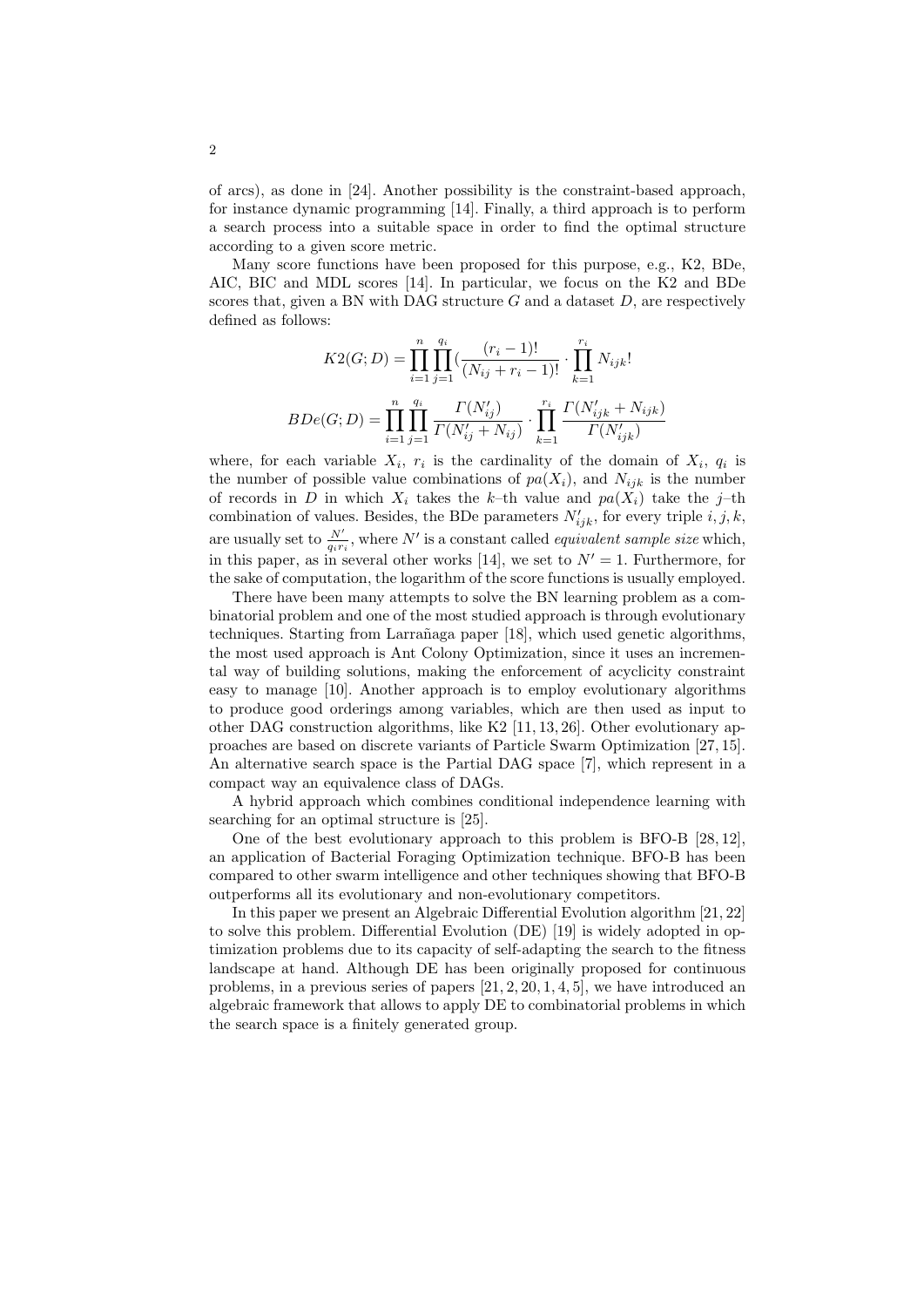In particular, in this paper we propose a novel representation for DAGs which allows to see the search space of all DAGs of a fixed vertex sets as a product group. In this way, it is possible to apply Algebraic DE to the BN learning problem in terms of finding the DAG with the maximum score.

Our algorithm, called DEBN, has been tested on some standard benchmarks and compared with BFO-B which, to the best of our knowledge, is the state-ofthe-art evolutionary technique for BN learning. The experimental results show that DEBN largely outperforms BFO-B.

# 2 Differential Evolution

Differential Evolution (DE) [19] is a simple and powerful evolutionary algorithm for optimizing non-linear and even non-differentiable real functions  $f : \mathbb{R}^n \to \mathbb{R}$ . Hence, DE evolves a population of N real-valued vectors  $x_1, \ldots, x_N \in \mathbb{R}^n$  by iteratively applying the three genetic operators: differential mutation, crossover, and selection.

The differential mutation generates a *mutant*  $y_i$  for each *target* population individual  $x_i$ . Though several mutation schemes have been proposed [19], the original one is denoted by rand/1 and it is computed as

$$
y_i = x_{r_1} + F \cdot (x_{r_2} - x_{r_3}) \tag{1}
$$

where  $r_1, r_2, r_3$  are three random integers in  $\{1, \ldots, N\}$  mutually different among them and with respect to i, while  $F > 0$  is the scale factor parameter of DE.

For each pair formed by the target individual  $x_i$  and the mutant  $y_i$ , the crossover generates a *trial* solution  $z_i$  by recombining  $x_i$  and  $y_i$ . The most common variant is the *binomial crossover* [19] which generates  $z_i$  according to

$$
z_i^{(j)} = \begin{cases} y_i^{(j)} \text{ if } r_{1,j} \le CR \text{ or } r_2 = j\\ x_i^{(j)} \text{ otherwise} \end{cases}
$$
 (2)

where: CR is the crossover probability (another parameter of DE),  $r_{1,j} \in [0,1]$ is a random number generated for each dimension j, and  $r_2 \in \{1, \ldots, n\}$  is randomly generated in order to guarantee that at least one component is inherited from the mutant  $y_i$ . Note also, that other crossover schemes are available [19, 8, 9].

Finally, the most used *selection* operator compares each target individual  $x_i$ with the corresponding trials  $z_i$  and selects the better between them to enter in the population of the next generation.

### 3 Algebraic Framework

Here we provide a concise description of the algebraic framework for evolutionary computation previously proposed in [21] and [3]. In particular, our attention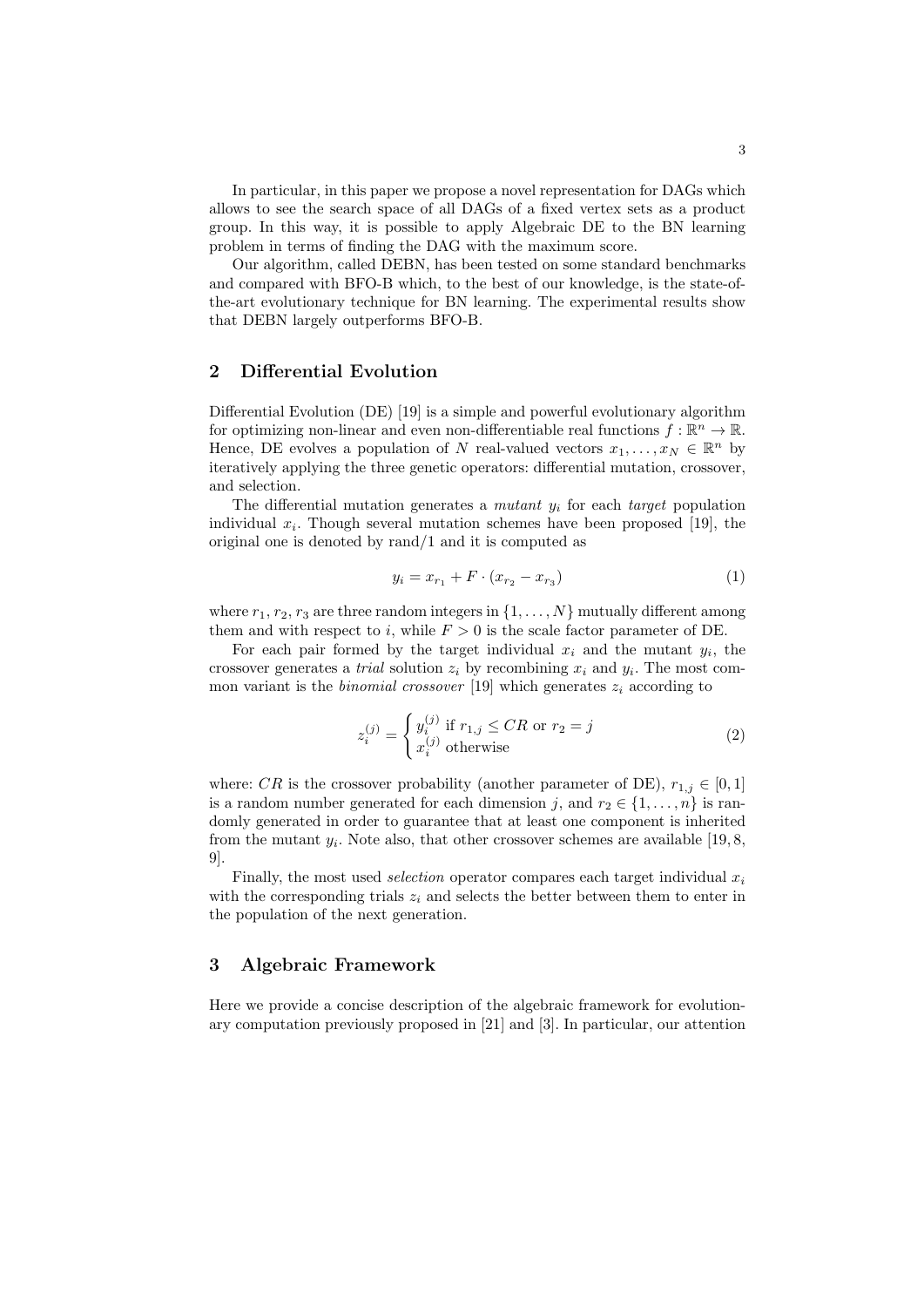has been mainly focused on ADE, an algebraic version of Differential Evolution, which obtained state-of-the-art performances on the permutation flow-shop scheduling problem [21, 22]. Note anyway that the framework is rather general and can be adapted to other evolutionary algorithms [1] and other search spaces.

In principle, our algebraic methodology can be applied to all the combinatorial problems whose search space  $X$  forms a finitely generated group with respect to an internal composition  $\star$  and a set of generators  $H \subseteq X$  [16].

Recall that a group  $(X, \star)$  is *finitely generated* if there exists a finite subset  $H \subseteq X$ , called *generating set*, such that any  $x \in X$  can be decomposed as  $x = h_1 \star h_2 \star \ldots \star h_l$  for some  $h_1, h_2, \ldots, h_l \in H$ . We also denote by |x| the length of a minimal decomposition of  $x$  in terms of  $H$ .

The *Cayley graph* of a finitely generated group is the labeled digraph whose vertexes are the solutions in  $X$  and there exists an arc from  $x$  to  $y$  labeled by  $h \in H$  if and only if  $y = x * h$ . Moreover, for all  $x \in X$ , every (shortest) path from the neutral element  $e$  to  $x$  corresponds to a (minimal) decomposition of  $x$ , i.e., if the arc labels in the path are  $(h_1, h_2, \ldots, h_l)$ , then  $x = h_1 \star h_2 \star \ldots \star h_l$ .

The Cayley graph has an important geometric interpretation. Indeed, any solution  $x \in X$  can be seen both as a *point*, i.e., a vertex in the graph, but also as a vector because its decomposition is a sequence of generators, i.e., arcs of a path in the Cayley graph. This dichotomous interpretation allows to define the operations  $\oplus$ ,  $\odot$  on X in such a way that they simulate the analogous operations of the Euclidean space.

#### 3.1 Vector-like operations

The *addition*  $x \oplus y$  is defined as the application of the vector  $y \in X$ , decomposed as  $(h_1, h_2, \ldots, h_l)$ , to the point  $x \in X$ . It can be proved [21] that

$$
x \oplus y = x \star y. \tag{3}
$$

Given  $x, y \in X$  considered as points, their *difference*  $y \ominus x$  is the vector  $(h_1, h_2, \ldots, h_l)$  which are the labels of a path from x to y. In [21] we proved that

$$
y \ominus x = x^{-1} \star y. \tag{4}
$$

Given  $a \in [0, 1]$  and  $x \in X$ , the result of the scalar multiplication of x by the scalar a, denoted by  $a \odot x$ , is defined as

$$
a \odot x = h_1 \star h_2 \star \ldots \star h_k \tag{5}
$$

where  $(h_1, h_2, \ldots, h_l)$  is a minimal decomposition of x and  $k = [a \cdot |x|]$ . The operation  $\odot$ , contrarily to  $\oplus$  and  $\ominus$ , depends on the particular minimal decomposition chosen for x. In general there can be multiple minimal decompositions, thus  $\odot$  is not uniquely defined. However, since we are designing an evolutionary algorithm, we consider a random minimal decomposition of  $x$  when computing  $a \odot x$ .

In the following we describe the groups of the permutations and bit-strings, which will be used later in the paper.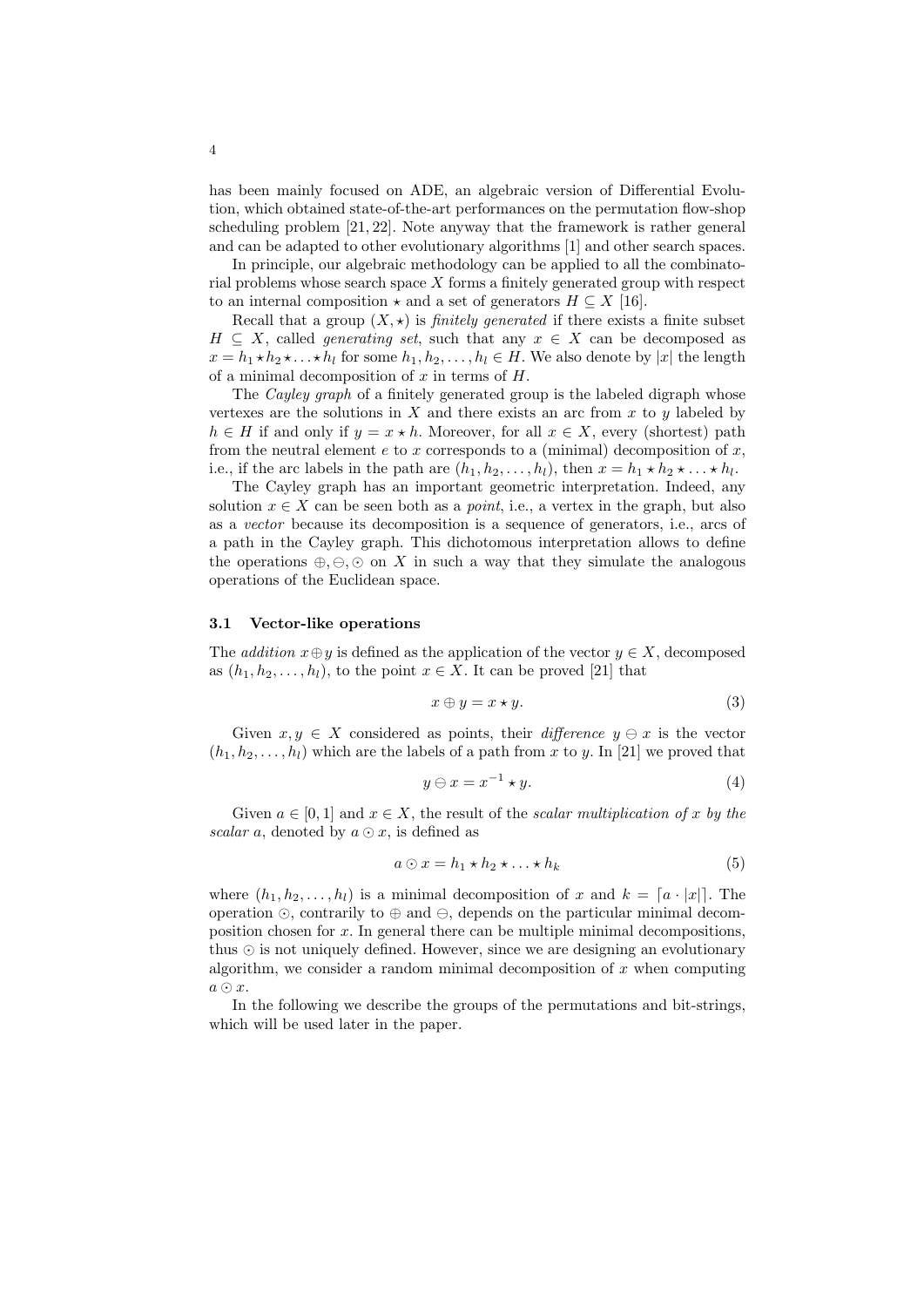#### 3.2 Permutation group

The set  $S_n$  of the permutations of  $\{1, 2, ..., n\}$  forms a group, called *symmetric* group, with respect to the permutation composition  $\circ$ . Given  $\pi, \rho \in \mathcal{S}_n$ , their composition  $\pi \circ \rho$  is defined as the permutation  $(\pi \circ \rho)(j) = \pi(\rho(j))$  for all the indexes  $j = 1, \ldots, n$ .  $S_n$  is not Abelian (for  $n \geq 3$ ) and its neutral element is the identity permutation  $\iota$  such that  $\iota(j) = j$  for all  $j = 1, \ldots, n$ .

Among the many generating sets of  $S_n$ , the simplest one is the set of simple transpositions

$$
ST = \{\sigma_i \in \mathcal{S}_n : 1 \le i < n\},\
$$

where  $\sigma_i$  corresponds to an adjacent swap between positions i and i+1. Formally:  $\sigma_i(i) = i + 1, \sigma_i(i + 1) = i$ , and  $\sigma_i(j) = j$  for  $j \in \{1, ..., n\} \setminus \{i, i + 1\}.$ 

A random decomposition algorithm for this generating set is the RandBS procedure, introduced in [21], which produces a random minimal decomposition of a given permutation by requiring  $O(n^2)$  computational time. It is worth to notice that the length of a minimal decomposition of  $\pi \in \mathcal{S}_n$  is the number of inversions of  $\pi$ .

We will denote by  $\oplus_p, \ominus_p, \odot_p$ , respectively, the operations  $\oplus, \ominus, \odot$  defined for  $S_n$ .

#### 3.3 Bit-string group

The set  $\mathbb{B}^m$  of all the m-length bit-strings forms an Abelian group with respect to the bitwise XOR operator  $\vee$ . Its neutral element is the all-zeros string 0. Since  $x \leq x = 0$  for all  $x \in \mathbb{B}^m$ , the inverse of any  $x \in \mathbb{B}^m$  is itself.

The most obvious generating set for  $\mathbb{B}^m$  is the set

$$
U = \{ u_i \in \mathbb{B}^m : u_i(i) = 1 \text{ and } u_i(j) = 0 \text{ for } j \neq i \},
$$

where  $u_i(k)$  indicates the k-th bit of the string  $u_i$ .

A random decomposition algorithm for a bit-string b can be easily found by selecting all the indices  $i \in \{1, \ldots, m\}$  with  $b(i) = 1$  and disposing them into a sequence with a random order. Note that the length of a minimal decomposition of b is just its Hamming weight.

We will denote by  $\oplus_b, \ominus_b, \odot_b$ , respectively, the operations  $\oplus, \ominus, \odot$  defined for  $\mathbb{B}^m$ . It is important to notice that  $\bigoplus_b$  and  $\bigoplus_b$  coincide and both are commutative.

### 4 Dual representation of Bayesian Networks

In this section we introduce the representation of BN structures, i.e., DAGs, and their associated finitely generated group.

A DAG G of n vertices can be represented by a pair  $(\pi, b)$ , where  $\pi \in \mathcal{S}_n$ and  $b \in \mathbb{B}^m$  with  $m = \binom{n}{2}$ .

The bits of b represent the skeleton of G. Let  $C = \{(j,k) : 1 \leq j < k \leq n\}$ be the ordered set of vertex pairs, if the *i*-th pair of C is  $(j, k)$ , then there exists in G an arc from  $X_j$  to  $X_k$ , or vice versa, if and only if  $b_i = 1$ .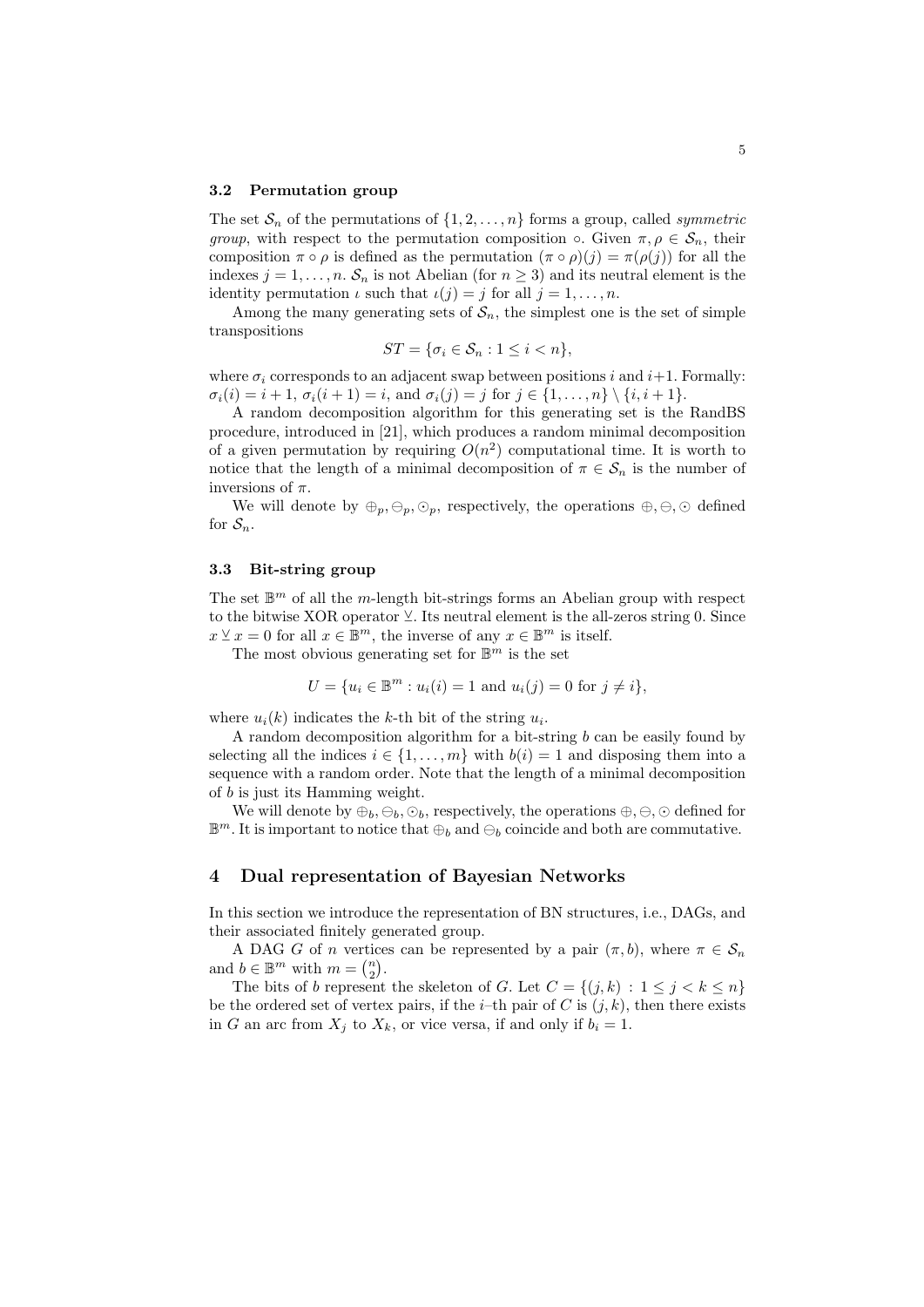The permutation  $\pi$  determines the direction of the arcs: if  $b_i = 1$ , then the arc goes from  $X_j$  to  $X_k$  if j appears before k in  $\pi$ , i.e.,  $\pi^{-1}(j) < \pi^{-1}(k)$ , otherwise the arc goes in the opposite direction. Said in other words,  $\pi$  is a topological order of the variables  $X_1, \ldots, X_n$ .

One of the most important properties of this representation is that any pair  $(\pi, b)$  represents a DAG. This fact is an apparent advantage of this representation with respect to other forms (for instance the adjacency matrix) where constraint must be used to select which combinations correspond to directed acyclic graph. However, since a DAG can have more than one topological order, our representation is, in general, a many-to-one representation, i.e., there can be multiple pairs  $(\pi, b)$  that represent the same DAG.

The set of all the pairs  $(\pi, b)$ , such that  $\pi \in \mathcal{S}_n$  and  $b \in \mathbb{B}^m$ , is the Cartesian product  $\mathcal{B} = \mathcal{S}_n \times \mathbb{B}^m$ . Importantly,  $\mathcal{B}$  can be endowed with the binary operation ∗ defined as

$$
(\pi, b) * (\pi', b') = (\pi \circ \pi', b \veebar b')
$$
 (6)

where  $\circ$  and  $\vee$  are the group operations for  $\mathcal{S}_n$  and  $\mathbb{B}^m$ , respectively. Therefore  $\mathcal{B}$ is a group with respect to  $\ast$ , namely the *product group* of  $\mathcal{S}_n$  and  $\mathbb{B}^m$ . Its neutral element is  $(\iota, 0)$ , while the inverse of  $(\pi, b)$  is  $(\pi^{-1}, b)$ .

Addition and subtraction on  $\beta$  can now be defined as in equations (3) and (4), by using the operation ∗ and its related inverse operator.

In order to define the multiplication of a pair  $(\pi, b)$  by a scalar  $a \in [0, 1]$ , we have to choose a generating set for  $\beta$ . We describe two ways of defining a generating set for  $\mathcal B$  starting from the generating sets for  $\mathcal S_n$  and for  $\mathbb B^m$ .

The additive generating set A is defined as

$$
A=ST'\cup U'
$$

where  $ST' = \{(\sigma_i, 0) : i = 1, \ldots, n - 1\}$  and  $U' = \{(i, u_j) : j = 1, \ldots, m\}$ . Its cardinality is  $|A| = n - 1 + m$ . Note that the generators of  $ST'$  only influence the permutation part (since the second component of the element of  $ST'$  is 0). Conversely, the generators of  $U'$  have effect only on the binary part. Using  $A$  as generating set, it is easy to prove that  $|(\pi, b)| = |\pi| + |b|$ .

A randomized decomposition algorithm for A which produces a random minimal decomposition of  $(\pi, b) \in \mathcal{B}$  is the following. Given a random minimal decomposition  $(\sigma_{h_1}, \ldots, \sigma_{h_L})$  of  $\pi$  and a random minimal decomposition  $(u_{k_1}, \ldots, u_{k_M})$ of b, then

- create an empty sequence r of size  $L + M$ ,
- choose L random different indices  $1 \leq j_1 < \ldots < j_L \leq L + M$  of r,
- $-$  assign  $r_{j_v} \leftarrow (\sigma_{h_v}, 0)$  for  $v = 1, \ldots, L$ ,
- fill the M unassigned positions of r with the pairs  $(\iota, u_{k_v})$  for  $v = 1, \ldots, M$ .

The *multiplicative* generating set  $P$  is defined as

$$
P = (ST \times U) \cup A
$$

whose cardinality is  $n(m + 1)$ . A minimal decomposition of a pair  $(\pi, b) \in \mathcal{B}$  in terms of  $P$  is much shorter than a minimal decomposition in terms of  $A$ , because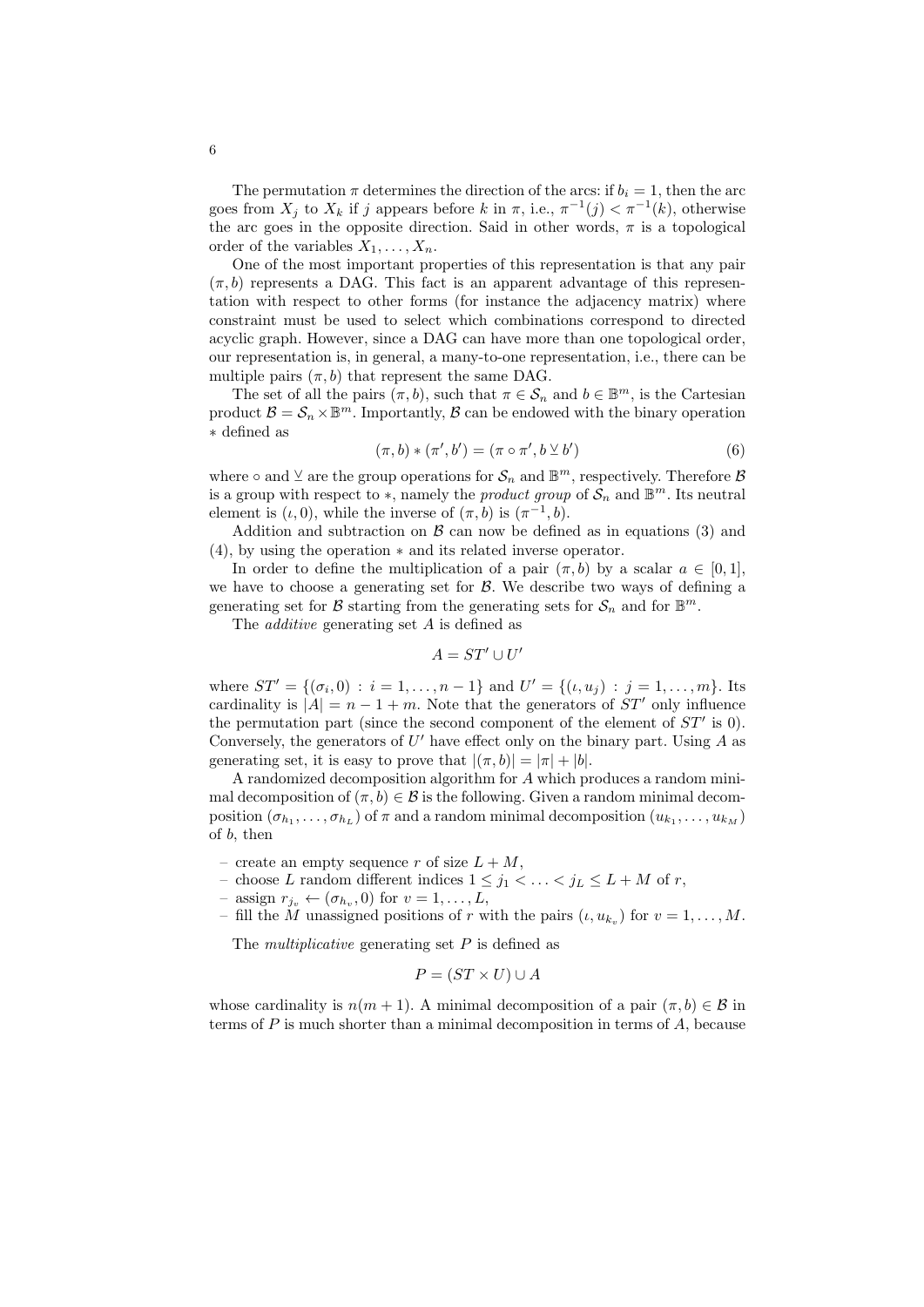each generator belonging to  $ST \times U$  affects both the permutation and binary part.

A minimal decomposition of  $(\pi, b) \in \mathcal{B}$  can be obtained by pairing the minimal decompositions of  $\pi$  and b. In the general case, a certain number of copies of the neutral element have to be added to the shorter of the two minimal decompositions in order to match the length of the longest one. The generators of A (also present in  $P$ ) are useful for this purpose. Using  $P$  as generating set, it can be easily proved that  $|(\pi, b)| = \max\{|\pi|, |b|\}.$ 

A randomized minimal decomposition for  $(\pi, b) \in \mathcal{B}$  in terms of P is computed as follows. Given a random minimal decomposition  $(\sigma_{h_1}, \ldots, \sigma_{h_L})$  of  $\pi$ and a random minimal decomposition  $(u_{k_1},...,u_{k_M})$  of b, if  $L < M$ , then

- create an empty sequence  $r$  of size  $M$ ,
- choose L random different indices  $1 \leq j_1 < \ldots < j_L < M$  in  $r$ ,
- $-$  assign  $r_{j_v} \leftarrow (\sigma_{h_v}, u_{k_{j_v}})$  for  $v = 1, \ldots, L$ ,
- fill the  $M L$  unassigned positions of r with the pairs  $(ι, u_{k_v})$  for  $v =$  $1, \ldots, M$ .

The method works in a similar way when  $L \geq M$ .

### 5 The algorithm DEBN

In this section we describe DEBN, the algorithm based on the Algebraic Differential Evolution for learning Bayesian Networks. It has the same structure of a classical DE algorithm: its pseudo-code is depicted in Alg. 1.

| Algorithm 1 DEBN Pseudo-Code |                                                      |  |  |  |  |
|------------------------------|------------------------------------------------------|--|--|--|--|
|                              | 1: function DEBN                                     |  |  |  |  |
| 2:                           | Initialize and Evaluate the Population               |  |  |  |  |
| 3:                           | while termination criterion is not met do            |  |  |  |  |
| 4:                           | for $i \leftarrow 1$ to N do                         |  |  |  |  |
| -5:                          | $y_i \leftarrow$ DifferentialMutation $(x_i, F, pm)$ |  |  |  |  |
| 6:                           | $z_i \leftarrow \text{Crossover}(x_i, y_i, CR)$      |  |  |  |  |
| 7:                           | Evaluate $(z_i)$                                     |  |  |  |  |
| 8:                           | for $i \leftarrow 1$ to N do                         |  |  |  |  |
| 9:                           | $x_i \leftarrow \text{selection}(x_i, z_i)$          |  |  |  |  |
| 10:                          | return the best BN structure found                   |  |  |  |  |

Any population individual  $x_i$  is represented by means of the dual representation introduced in Section 4, i.e.,  $x_i = (\pi_i, b_i)$ , where  $\pi_i \in \mathcal{S}_n$ ,  $b_i \in \mathbb{B}^m$ , and  $m = \binom{n}{2}$ . The individuals are evaluated by means of a BN score function selected by the user. In this work, K2 and BDe have been considered (see Section 1).

Each individual  $x_i = (\pi_i, b_i)$  is randomly initialized by selecting a permutation  $\pi_i$  uniformly at random on  $\mathcal{S}_n$ , while each bit of  $b_i$  is set to 1 with probability  $\frac{2}{n-1}$ , thus that the average number of edges in the BN represented by  $x_i$  is n.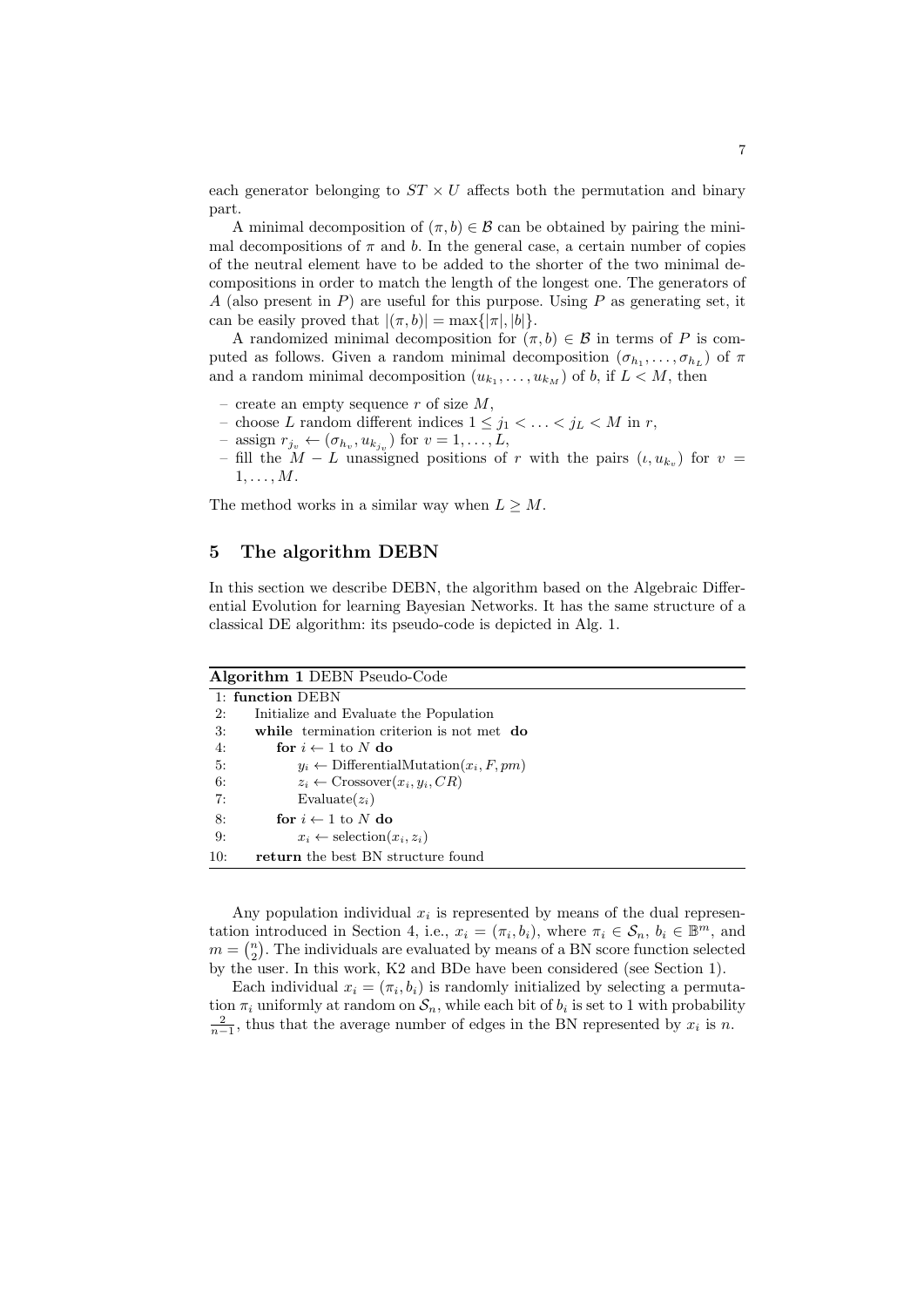The discrete differential mutation uses the algebraic operations  $\oplus$ ,  $\ominus$ ,  $\odot$  of B. Moreover, in order to mitigate the diversity loss phenomenon, typical in combinatorial spaces, the rand/1 scheme of classical DE has been extended by introducing a random term as follows:

$$
y_i = (x_{r_1} \oplus t) \oplus F \odot (x_{r_2} \ominus x_{r_3}), \tag{7}
$$

where, as in equation (1),  $x_{r_1}, x_{r_2}$ , and  $x_{r_3}$  are three random population individual different to each other and with respect to  $x_i$ , while  $F \in [0,1]$  is the scale factor parameter.

Furthermore,  $t \in \mathcal{B}$  is randomly generated by means of the *pre-mutation* probability  $pm \in (0,1)$  such that  $|t| = k$  with probability  $pm^k$ . Operatively, t is initialized to the neutral element  $(\iota, 0)$ , then, during a loop, a random number  $r \in [0, 1]$  is generated and, if  $r < pm$ , a suitable randomly selected generator (from A or P) is applied to t. As soon as  $r \geq pm$ , the loop is stopped and t is returned.

Two crossover operators are separately applied to the permutation and binary parts of  $x_i = (\pi_i, b_i)$  and  $y_i = (\pi'_i, b'_i)$ , thus obtaining the trial individual  $z_i =$  $(\pi''_i, b''_i)$ . We have implemented different crossover schemes for the permutation and binary parts. After preliminary tests we decide to use this combination of crossover:

$$
\pi'' = CYC(\pi_i, \pi'_i)
$$
  

$$
b''_i = BIN(b_i, b'_i, CR)
$$

where CYC is the (parameterless) cycle crossover described in [17], and BIN is the usual binomial crossover of DE, as defined in equation (2).

The generation is then concluded by applying the 1-to-1 selection scheme of classical DE.

DEBN has also been equipped with a self-adaptive procedure, inspired by the well known jDE method [6], that allows to self-regulate the three parameters  $pm$ ,  $F$ , and  $CR$ . Each population individual maintains its own parameter values. Then, independently for each parameter, when mutant and trial are generated, with probability 0.9, they inherit the value of the target population individual, otherwise they randomly sample a new value in the allowed range for the parameter at hand, i.e.,  $[0.1, 1]$  for F,  $[0, 1]$  for CR, and  $[0.1, 0.3]$  for pm.

Finally, two implementations of DEBN can be devised, namely  $\text{DEBN}_+$ , where the operation  $\odot$  is defined with respect to the generating set A, and  $DEBN<sub>x</sub>$ , which is based on P.

#### 6 Experimental results

In this section we describe the experimental results obtained with the implementation of DEBN algorithm. Experiments have been conducted using 8 popular BN benchmarks. For each one, we have generated two datasets of different sizes by using the sampling procedure of the bnlearn R package [23].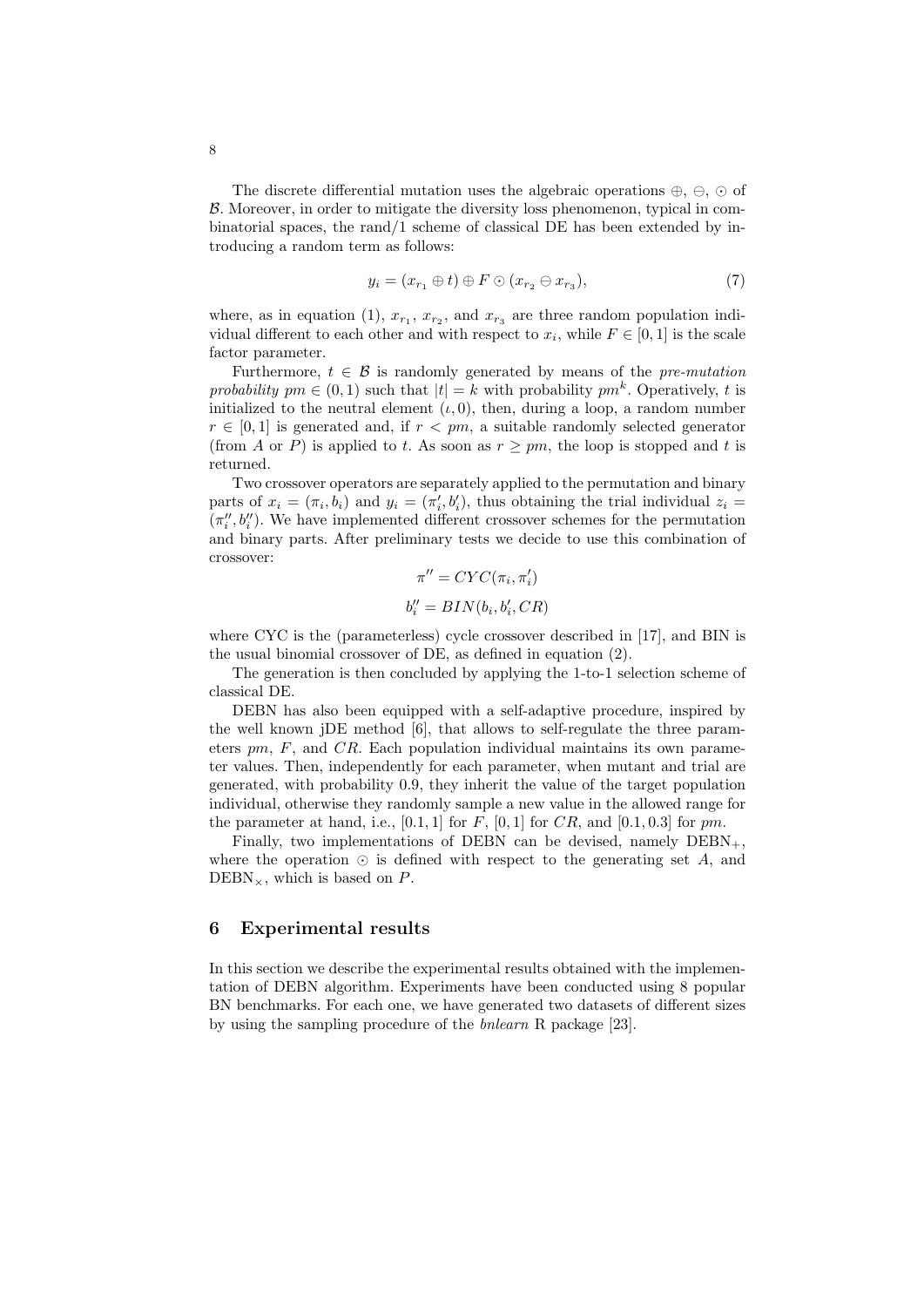The benchmark names are provided in Table 1, where we also report the dataset sizes, together with the number of nodes and edges of the true networks from which the datasets are generated. The aim of the experimentation is thus to try to the recover the original networks by maximizing the K2 and BDe scores, computed by only looking at the datasets.

| $\overline{\text{Network}} \text{Size1} \text{Size2} \#\text{vars}\#\text{edges}$ |      |            |    |     |
|-----------------------------------------------------------------------------------|------|------------|----|-----|
| alarm                                                                             | 4000 | 8000       | 37 | 46  |
| asia                                                                              | 1000 | 5000       | 8  | 8   |
| barlev                                                                            |      | 5000 10000 | 48 | 84  |
| child                                                                             | 2000 | 5000       | 20 | 25  |
| hailfinder                                                                        |      | 5000 10000 | 56 | 66  |
| insurance                                                                         | 3000 | 6000       | 27 | 52  |
| water                                                                             | 4000 | 8000       | 32 | 66  |
| win95pts                                                                          | 5000 | 10000      | 76 | 112 |

Table 1. Datasets

Three algorithms have been compared:  $DEBN_{+}$ ,  $DEBN_{\times}$ , and the recent state-of-the-art evolutionary algorithm BFO-B, which has been implemented by faithfully following the description given in [28]. As indicated by its authors, the BFO-B parameters have been set to  $N_s = 4$ ,  $N_{re} = 4$ ,  $N_{ed} = 3$ ,  $S = 80$ ,  $N_c = 30$ , and  $P_{ed} = 0.1$ .

Our  $DEBN_+$  and  $DEBN_x$  only require to set the population size N. After some preliminary tests (here not reported for the lack of space), we decided to use  $N = 50$  for both the variants.

In order to choose a fair termination criterion for DEBN, we have observed that BFO-B performed around 100 000 fitness evaluations in average, so we used this number of evaluations also for DEBN.

All the three algorithms have been run 20 times per dataset using both the considered score metrics. Tables 2 and 3 provide the average and best scores obtained by all the algorithm and considering, respectively, BDe and K2 as score functions. For each dataset, the best average and maximum scores are indicated in, respectively, bold and italic.

Tables 2 and 3 clearly show that our proposals largely outperform BFO-B on almost all the comparisons. The only exceptions are on  $water \text{-}4000$  and water 8000 where BFO-B obtains a better average K2 score. However, in the larger BNs hailfinder and win95pts, the score differences are remarkably large in favor of the DEBN algorithms.

Regarding the comparison between the two DEBNs and considering the BDe metric,  $\text{DEBN}_\times$  obtained better average scores, while  $\text{DEBN}_+$  shows better peak performances.

On the other end, considering the  $K2$  metric,  $DEBN_{+}$  is slightly preferable with respect to  $\text{DEBN}_\times$  both in terms of average and peak performances.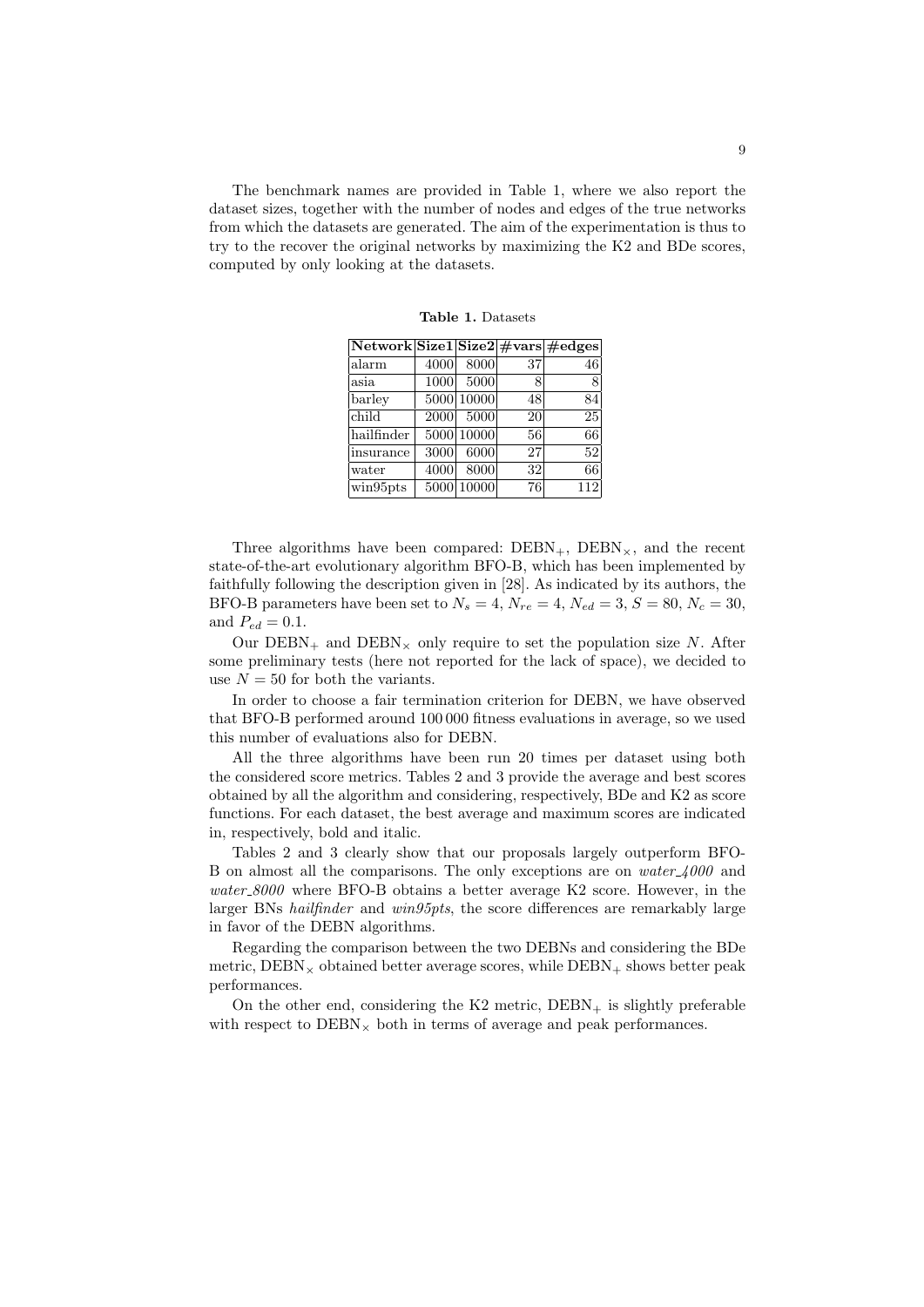Table 2. Results with  $BDe$  score

| Dataset                    | <b>BFO-B</b> |              | $DEBN+$      |              | $\rm{DEBN}_{\times}$ |              |
|----------------------------|--------------|--------------|--------------|--------------|----------------------|--------------|
|                            | avg          | max          | $\bf{avg}$   | max          | avg                  | max          |
| $\text{alarm\_4000}$       | -43794.98    | $-43437.00$  | $-42570.45$  | $-42502.57$  | $-42610.05$          | $-42519.19$  |
| $\text{alarm}\_8000$       | $-87576.63$  | $-86859.20$  | $-85234.69$  | $-85086.80$  | $-85209.07$          | $-85087.68$  |
| $\alpha$ sia 1000          | $-2310.45$   | $-2310.37$   | $-2310.37$   | $-2310.37$   | $-2310.37$           | $-2310.37$   |
| $\alpha$ sia 5000          | -11394.74    | $-11394.50$  | $-11394.49$  | $-11394.49$  | $-11394.49$          | $-11394.49$  |
| barley <sub>-5000</sub>    | $-268201.94$ | $-264423.00$ | $-266737.42$ | -262211.07   | $-267429.76$         | $-263562.99$ |
| $barlev_10000$             | -532904.94   | -527937.00   | $-524224.13$ | $-512050.47$ | $-523856.84$         | $-517022.55$ |
| child_2000                 | $-25041.73$  | $-25040.10$  | $-25040.90$  | $-25040.08$  | $-25040.08$          | -25040.08    |
| child_5000                 | $-61385.42$  | $-61382.90$  | $-61382.93$  | $-61382.93$  | $-61382.93$          | $-61382.93$  |
| hailfinder_5000            | $-251569.15$ | -250809.00   | $-249938.90$ | -249555.91   | $-249935.54$         | -249635.38   |
| hailfinder_10000           | $-503277.10$ | -499926.00   | -497099.00   | $-496475.76$ | -496891.03           | $-496451.81$ |
| insurance <sub>-3000</sub> | $-40884.81$  | $-40718.00$  | $-40472.34$  | $-40347.91$  | $-40454.16$          | $-40389.54$  |
| insurance_6000             | $-80903.57$  | $-80495.30$  | $-80146.05$  | $-79966.23$  | $-80109.22$          | $-79960.52$  |
| water <sub>-4000</sub>     | -52234.43    | $-52154.70$  | $-52068.78$  | $-51993.13$  | $-52071.86$          | $-52001.85$  |
| water_8000                 | -103631.50   | $-103443.00$ | $-103320.64$ | -103155.90   | $-103352.41$         | $-103168.28$ |
| $win95pts_5000$            | $-60481.39$  | $-58908.90$  | $-51460.67$  | $-49924.90$  | $-51348.43$          | -49440.49    |
| $win95pts_10000$           | $-121667.70$ | $-118890.00$ | $-105275.83$ | -99497.04    | $-104804.92$         | $-100368.35$ |

Table 3. Results with  $K2$  score

| Dataset                                                 | <b>BFO-B</b> |                           | $DEBN+$                                |              | $\rm{DEBN}_{\times}$        |              |
|---------------------------------------------------------|--------------|---------------------------|----------------------------------------|--------------|-----------------------------|--------------|
|                                                         |              |                           |                                        |              |                             |              |
|                                                         | $\bf{avg}$   | max                       | avg                                    | max          | avg                         | max          |
| $\text{alarm\_4000}$                                    | -43802.95    | $-43429.90$               | $-42760.22$                            | -42694.80    | $-42790.03$                 | $-42695.92$  |
| alarm_8000                                              | $-87576.81$  | $-86298.90$               | $-85451.64$                            | -85301.86    | $-85573.49$                 | $-85318.76$  |
| $\alpha$ sia <sub>-1000</sub>                           | $-2289.97$   | $-2289.94$                | $-2289.94$                             | $-2289.94$   | $-2289.94$                  | $-2289.94$   |
| asia_5000                                               | $-11373.64$  | $-11373.50$               | $-11373.47$                            | $-11373.47$  | $-11373.47$                 | $-11373.47$  |
| $barlev_5000$                                           | $-282797.80$ |                           | $ -280376.00 $ -278009.54 $ $          | $-274887.52$ | $-279218.10$                | $-275726.47$ |
| $barley_10000$                                          |              | $-558264.08$ $-551764.00$ | $-538313.54$                           | $-531544.39$ | $\left  -536969.49 \right $ | $-531683.39$ |
| child_2000                                              | $-25022.86$  | $-25019.60$               | $-25019.56$                            | $-25019.56$  | $-25020.45$                 | $-25019.56$  |
| child_5000                                              | $-61366.06$  | $-61363.50$               | $-61363.76$                            | $-61363.55$  | -61363.76                   | $-61363.55$  |
| hailfinder_5000                                         | $-252976.70$ | $-251587.00$              | -250506.92                             | -250204.53   | $-250543.04$                | $-250266.94$ |
| $\vert$ hailfinder_10000                                | -506897.80   | $-504137.00$              | -497874.99                             | -497546.61   | $-497917.03$                | $-497194.28$ |
| linsurance_3000                                         | $-41273.06$  | $-41150.30$               | $-40905.16$                            | $-40857.28$  | $-40921.03$                 | $-40823.76$  |
| insurance_6000                                          | $-81655.57$  | $-81088.70$               | $-80868.01$                            | -80642.36    | $-80905.42$                 | $-80707.54$  |
| water <sub>-4000</sub>                                  | $-52451.31$  | $-52429.50$               | $-52487.60$                            | $-52433.88$  | $-52490.21$                 | $-52449.57$  |
| water_8000                                              | $-103793.35$ | $-103760.00$              | $-103854.43$                           | $-103771.33$ | $-103842.66$                | $-103755.88$ |
| $\frac{\text{win95pts}}{2000}$                          | $-54866.60$  | $-52726.90$               | -50442.92                              | -48932.97    | $-50852.83$                 | $-48509.02$  |
| $\frac{\text{win95pts}\_10000}{\text{win95pts}\_10000}$ |              |                           | $-112196.95$ $-110883.00$ $-103897.32$ | -97930.23    | $-104792.63$                | $-101290.97$ |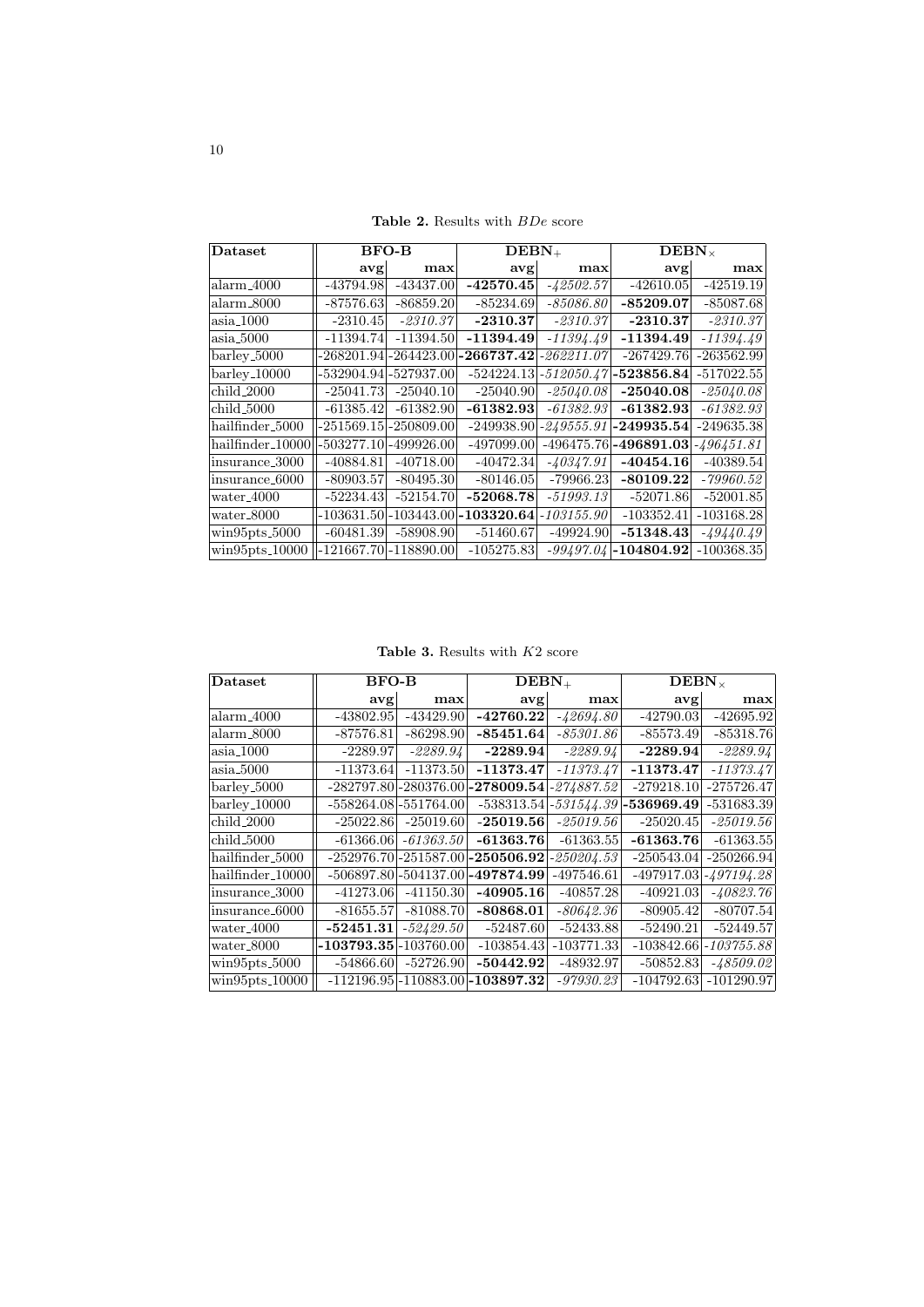# 7 Conclusions and Future Work

In this paper we have described DEBN, an Algebraic Differential Evolution algorithm [21] for learning the structure of a Bayesian Network (BN). DEBN is based on a novel BNs representation based on the algebraic concept of product group, where a DAG is represented by a permutation and a bit-string. Both permutations and bit-strings are finitely generated groups, hence it is possible to apply the principles of Algebraic Differential Evolution.

Two variants of DEBN have been proposed and experimentally compared with BFO-B, one of the best evolutionary algorithms for BN learning. The experimental results clearly show that DEBN largely outperforms BFO-B.

As future lines of research, we will investigate: the use of other generating sets for the permutation part (see [3]), and the application of the DEBN scheme to other problems whose solutions are DAGs.

### References

- 1. M. Baioletti, A. Milani, and V. Santucci. Algebraic particle swarm optimization for the permutations search space. In Proc. of 2017 IEEE Congress on Evolutionary Computation (CEC 2017), pages 1587–1594, 2017. DOI: 10.1109/CEC.2017.7969492.
- 2. Marco Baioletti, Alfredo Milani, and Valentino Santucci. Linear ordering optimization with a combinatorial differential evolution. In Proc. of 2015 IEEE International Conference on Systems, Man, and Cybernetics (IEEE SMC 2015), pages 2135–2140, 2015. DOI: 10.1109/SMC.2015.373.
- 3. Marco Baioletti, Alfredo Milani, and Valentino Santucci. An extension of algebraic differential evolution for the linear ordering problem with cumulative costs. In Proc. of 14th International Conference on Parallel Problem Solving from Nature (PPSN 2016), pages 123–133, 2016. DOI: 10.1007/978-3-319-45823-6 12.
- 4. Marco Baioletti, Alfredo Milani, and Valentino Santucci. Automatic algebraic evolutionary algorithms. In Artificial Life and Evolutionary Computation, pages 271–283, Cham, 2018. Springer. DOI: 10.1007/978-3-319-78658-2 20.
- 5. Marco Baioletti, Alfredo Milani, and Valentino Santucci. MOEA/DEP: An algebraic decomposition-based evolutionary algorithm for the multiobjective permutation flowshop scheduling problem. In Evolutionary Computation in Combinatorial Optimization, pages 132–145, Cham, 2018. Springer. DOI: 10.1007/978-3-319- 77449-7 9.
- 6. J. Brest, S. Greiner, B. Boskovic, M. Mernik, and V. Zumer. Self-adapting control parameters in differential evolution: A comparative study on numerical benchmark problems. IEEE Transactions on Evolutionary Computation, 10(6):646–657, 2006.
- 7. Rónán Daly and Qiang Shen. Learning bayesian networks equivalence with ant colony optimization. Journ. of Artif. Intell. Res., 35:391–447, 2009.
- 8. S. Das and P. N. Suganthan. Differential evolution: A survey of the state-of-the-art. IEEE Transactions on Evolutionary Computation, 15(1):4–31, Feb 2011.
- 9. Swagatam Das, Sankha Subhra Mullick, and P.N. Suganthan. Recent advances in differential evolution an updated survey. Swarm and Evol. Comp.,  $27:1 - 30$ ,  $2016$ .
- 10. Luis M. de Campos, Juan M. Fernández-Luna, José A. Gámez, and Jose Miguel Puerta. Ant colony optimization for learning bayesian networks. Int. J. Approx. Reasoning, 31(3):291–311, 2002.